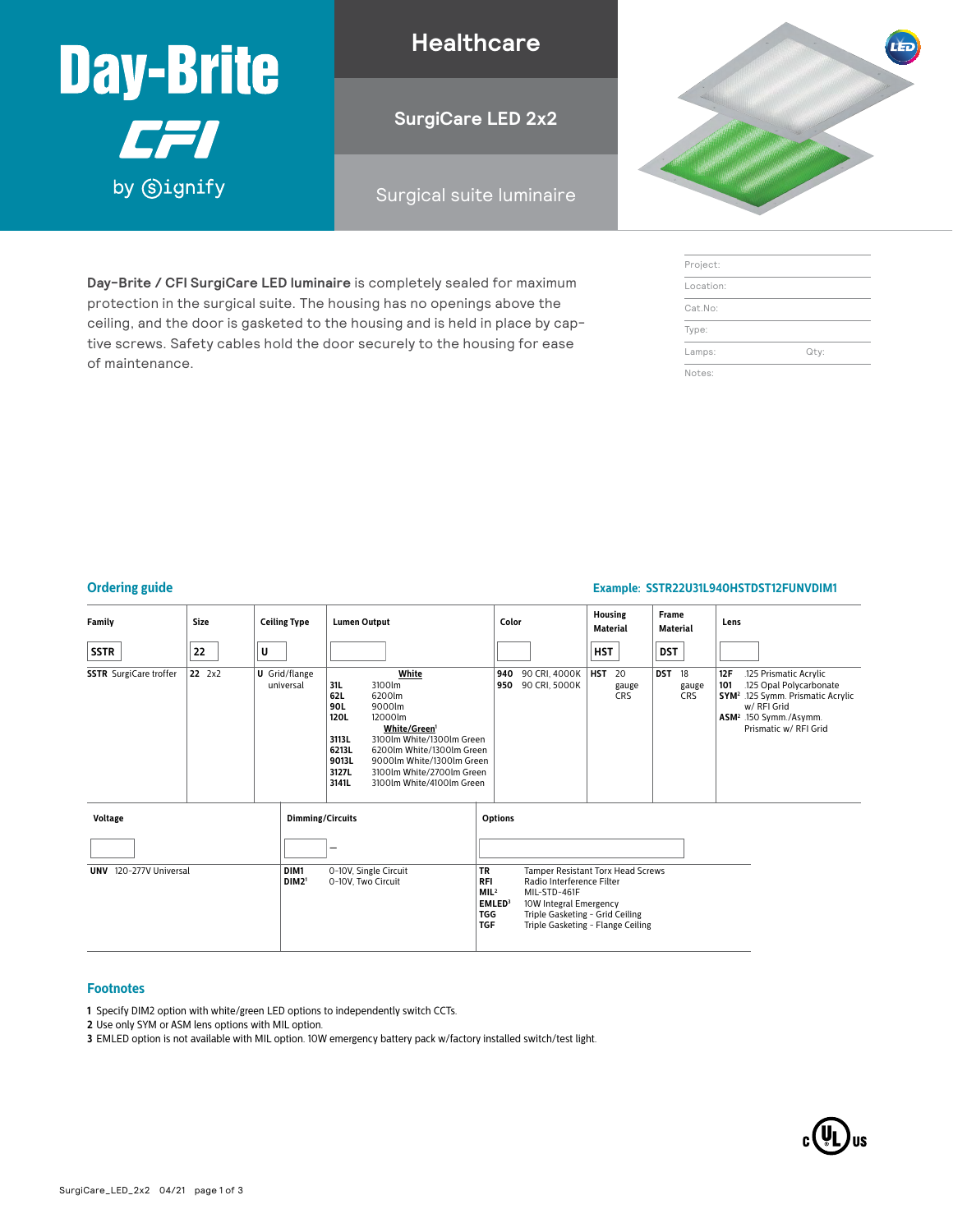# **SSTR22** SurgiCare LED luminaire 2x2

### Surgical suite luminaire

#### **Features**

- Standard double gasketing with a closed cell EPDM gasket sealing the lens to the door frame and a closed cell silicone gasket sealing the door frame to housing.
- Optional triple gasket seals the space between the luminaire and the specified ceiling.
- Optional symmetric or asymmetric/symmetric control lens with RFI grid to minimize radiated emissions.
- MIL-STD-461F option for radiated and conducted emissions control. The additional RFI option provides a filter between mains power and the luminaire and is automatically provided with the higher protection spec MIL option.
- 1 or 2 circuit options accommodate switching between green and white colors.

#### **Specifications**

- **Housing:** 20 gauge formed cold rolled steel housing with continuous seam welds to ensure ingress protection.
- **Door Frame:** Overlapping 18 gauge formed cold rolled steel. Door frame is fastened to the housing with aircraft cable. Allows for access to driver(s) and boards from below. Closed cell EPDM and silicone. Door is secured to the housing with captive stainless steel Phillips head fasteners painted white.
- **Lens:** Prismatic acrylic lens options available with symmetric or asymmetric/symmetric patterns. Options for RFI grid in both distribution patterns for use with MIL-STD-461F option.
- **Finish:** Housing and door frame are painted after fabrication with white polyester powder coat. Exposed surfaces are finished with antimicrobial paint.
- **LEDs:** Solid state LED chips with options for white 4000K or 5000K correlated, and minimum 90 color rendering index. Options for combinations of white and green 530nm wavelength available. White and green LED boards are spaced in an alternating fashion.
- **Drivers:** Electronic drivers are universal 120- 270V. 0-10v dimmable to 10% with options for one and two circuit switching.
- **Installation:** The grid housing is suitable for use with T-bar ceiling systems 1-1/2" and 15/16" wide. 7/8" knockouts are provided on top and on ends for row mounting. Swing arm jacks provided for flange applications.
- **Maintenance:** Access to drivers and boards from below via the removable door frame.
- **Listing:** cULus listed, NSF listed, IP65 rated, ISO4.
- **Warranty:** 5 year limited warranty.

#### **Energy data**

#### **SSTR22 White**

| <b>Lumen Package</b> | <b>LED Rows</b> | <b>Wattage</b> | <b>Delivered Lumens</b> |
|----------------------|-----------------|----------------|-------------------------|
| 31L                  | 2Rows           | 25.0           | 3125                    |
| 62L                  | 4Rows           | 50.0           | 6250                    |
| 90L                  | 6Rows           | 75.0           | 9000                    |
| 120L                 | 8Rows           | 100.0          | 12000                   |

#### **SSTR22 White/Green**

| <b>Lumen Package</b> | <b>LED Rows</b> |                | White  | Green          |        |  |
|----------------------|-----------------|----------------|--------|----------------|--------|--|
|                      |                 | <b>Wattage</b> | Lumens | <b>Wattage</b> | Lumens |  |
| 3113L                | 2 Green/2 White | 25.0           | 3125   | 28             | 1375   |  |
| 6213L                | 2 Green/4 White | 50.0           | 6250   | 28             | 1375   |  |
| 9013L                | 2 Green/6 White | 75.0           | 9000   | 28             | 1375   |  |
| 3127L                | 4 Green/2 White | 25.0           | 3125   | 56             | 2750   |  |
| 3141L                | 6 Green/2 White | 25.0           | 3125   | 84             | 4100   |  |